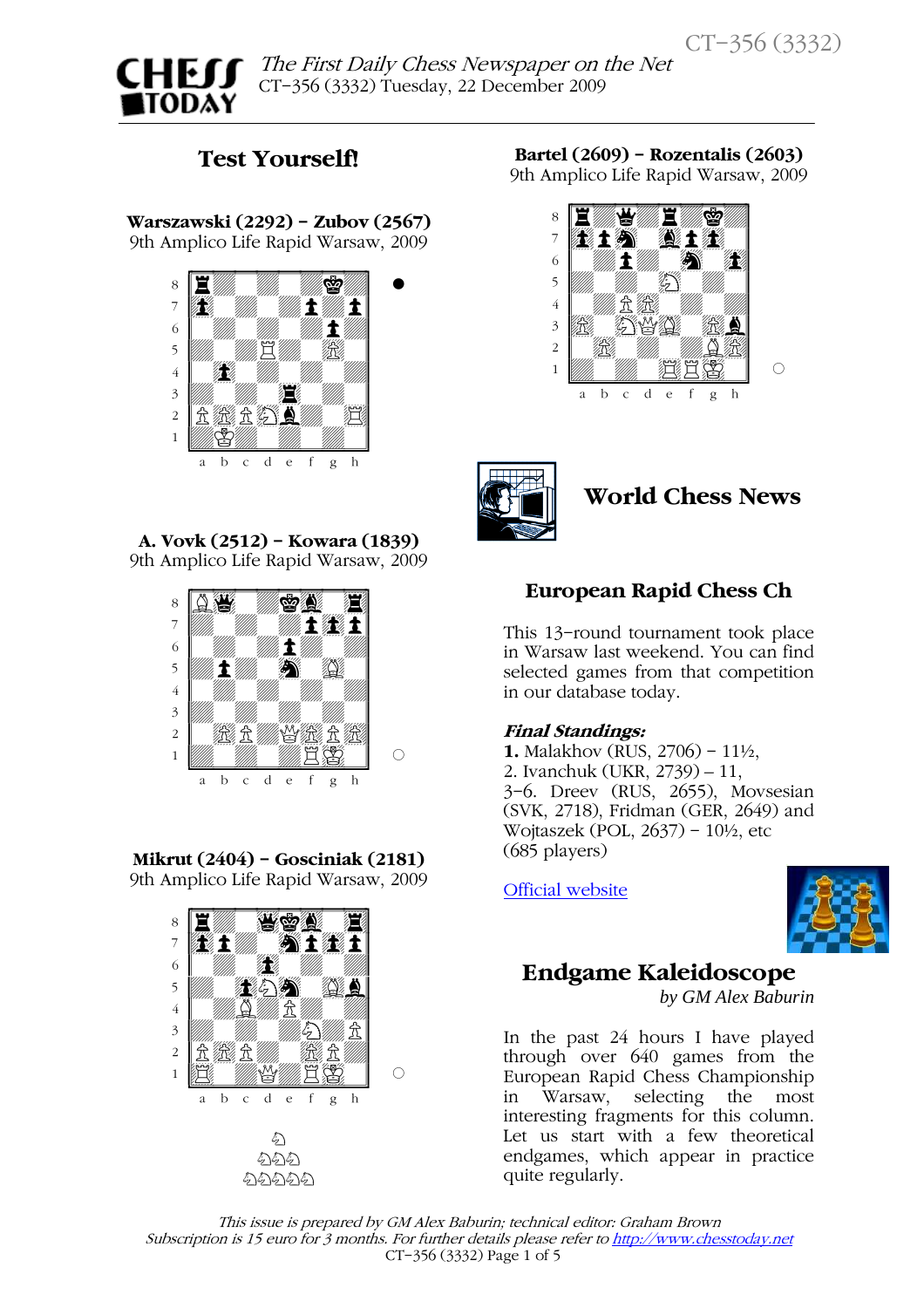### Deszczynski (2352) - Malakhov

(2715), 9th Amplico Life Rapid Warsaw, 2009



We showed such endings in *Chess* Today many times. Theoretically it's a draw, but it's not easy to hold this endgame, particularly when short of time.  $83.\n$   $\uparrow$   $166+?$ 

White had to play 83. c1! Ac4 84. Fd1 **\_n2 85. c7 \$c3 86. se7!.** 

#### 83...\c3 84.\c\$a1 \\ \ \ \ \ \ \ \ 0-1

It's all over: 85. $\Xi$ c6+  $\triangle$ c4 86. $\Xi$ b6  $\Xi$ e5.

Even very strong Grandmasters do not know every theoretical endgame which exists, as the following example shows:

## Deszczynski (2352) - Bologan(2688)

9th Amplico Life Rapid Warsaw, 2009



This is a rare endgame, but we already mentioned it in CT a few times. This is a draw, but White must know how to defend. The key idea is to avoid the area close to the h-pawn.

### 79.\$d4  $\overline{2}b4$ + 80.\$d3 \$d5 81. \$f6 買f4 82. g5 買f3+ 83. ge2 ge4 84. Åe7 Hb3 85. \$f2

This move does not lose, but it would be easier to defend after 85.\rightarrow  $85...$  $Bb2+(D)$ 



86.¢g3?? Now the white king gets locked up near the h-pawn. Black will create mating threats, forcing the enemy bishop to abandon the pawn. Correct was  $86.$  \$e1!=.<br>**86...**  $\vec{A}$ **b7! 87.**  $\hat{A}$  **g5** 

87. Qg5 Ef7 88.\$g2 ¦b7?? Clearly Viktor Bologan isn't familiar with this endgame...

Black wins in the following fashion: 88... \$d3! 89. \$g3 \$e2 90. \$g2 Ed7 91. **4**f4  $\Xi$ d4 92.  $\mathbb{Z}$ g3  $\Xi$ c4 93.  $\mathbb{Z}$ g5  $\Xi$ g4+ 94.¢h3 (D)



94...\$f3 95.Qe7  $\Xi$ g3+ 96.\$h2 \$g4 97.4g5 且f3 98.\$g2 且f8 99.4e7 且e8  $100.\frac{9}{4}g5$   $\Xi$ e2+  $101.\mathcal{B}f1$   $\mathcal{B}f3$   $102.\mathcal{B}f6$ <br> $\Xi$ e8  $103.\mathcal{A}c3$   $(103.\mathcal{A}g5$   $\mathcal{B}g3$ -+ ¦e8 103.¥c3 (103.¥g5 ¢g3–+ 104.¥f6) 103...¢g3 104.¥e1+ ¢g4 105.¥f2 ¢f3–+. 89. g3 89. f2!=. 89... 買b2? 89... Lf7 90.¥e7? 90.¥h6 90...買b3+? 91.\$g2? (D)



91... hf4? 91... 耳f3! 92. g5+ \$g4 93. \$f2 Ef3+ 94. \$e2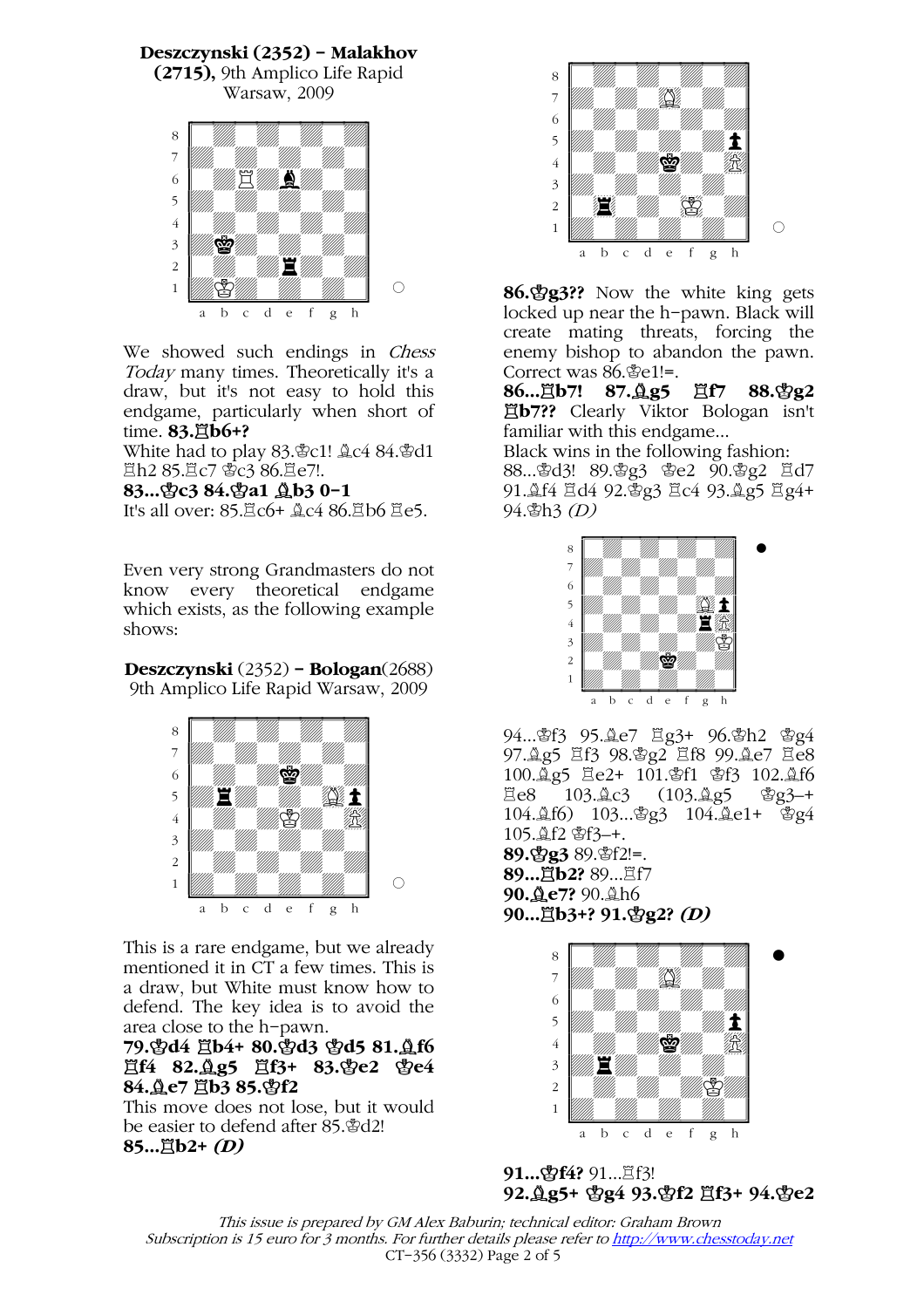¢g3 95.¥e7 ¦f5 96.¥g5 ¦e5+ 97. \$d3 \$f3 98. \$d4 耳e1 *(D)* 



99. $\mathcal{A}$ 33? Usually White should not go above the 4th rank in such<br>positions. Correct was 99. field. positions. Correct was 99...買e4! 100. gd6?

Black's task would be much more difficult after 100. $\&$ d8! \fead{4 101. $\&$ g5+ ¢f5 102.¥d8 ¦g4.

100...曾g3 101.曾d5 罝xh4 0-1

Here is a remarkably similar ending:

Kuzmicz (2415) - Musialkiewicz (2147), 9th Amplico Life Rapid

Warsaw, 19.12.2009



The same ideas apply here – White must keep the enemy king in the right corner. That could be done after 77. gf5! Ah2 78. gd5 \$f8 79. gd4 Ag3  $80.\Xi$ e $4\odot$ .

Instead he let the black king out and missed his chances:

77.¦b5? ¢f8! 78.¢f6 ¢e8 79.¢e6 常d8 80.買g5 常c7 81.買c5+ 常b6 82. \$d5 \$b7 83. Ac6 <u>Af2</u> 84. Ah6 **gg3 85.**gh7+ \$b6 86.gh6+ \$b7 87. g6 Af2 88. ge4 Ag3 89. gf3 ¢c7 90.¢e4 ¢b7 91.¢d5 ¥f2  $92.\overline{2}g7 + \text{g}b6 \frac{1}{2} - \frac{1}{2}$ 

Finally, a few practical rook endgames:

Heberla (2536) - Cajbel (2242) 9th Amplico Life Rapid Warsaw, 2009



This position is drawn, but Black has to over-come some practical problems still.

59. http://www.phaps it was easy to defend after 59...Ea6+ 60.e6 \$g4 61. f7 f4 62.e7 耳a8.

### 60. g7+! \$f4 61. g1! \$e4?

After 61… $\Xi$ a6+ 62.e6 Black would have to find the only move -62... $\Xi$ a8!!. However, in case of 61... Lh3! 62. Lf1+ 曾g4! or 62.e6 Lh6+  $63.\,$ \$f7 \&  $e3.64.\,e7$   $\Xi$ h8 his defence isn't too difficult.

62. ge1+! \\$d5 63.e6 1-0

#### Strzemiecki(2326) - Czarnota (2537) 9th Amplico Life Rapid Warsaw, 2009



64.¢e5?? What could be more natural than centralising the king? And yet this is a losing move. Correct was  $64.\overline{2}a1$ keeping the enemy king at bay -

64...<br>**64...むh4 65.罝d3** 64... *gh4* 65. gd3 *gg*3 66. gc3 ¦b5+ 67.¢e4 ¦b4+ 68.¢e5 ¦b1 69. dic4  $\overline{E}$ e1+ 70. de4 (Or 70. \$f5  $\overline{E}$ e8 71.罝c3 罝e3-+) **70...罝e3 71.\\$f5**  $\Xi$ xf3 72. $\Xi$ a4  $\Xi$ f1 73. $\Psi$ g5 f3 74. $\Xi$ a3  $\Xi$ **b1 75. \$f5 \$g2 0-1**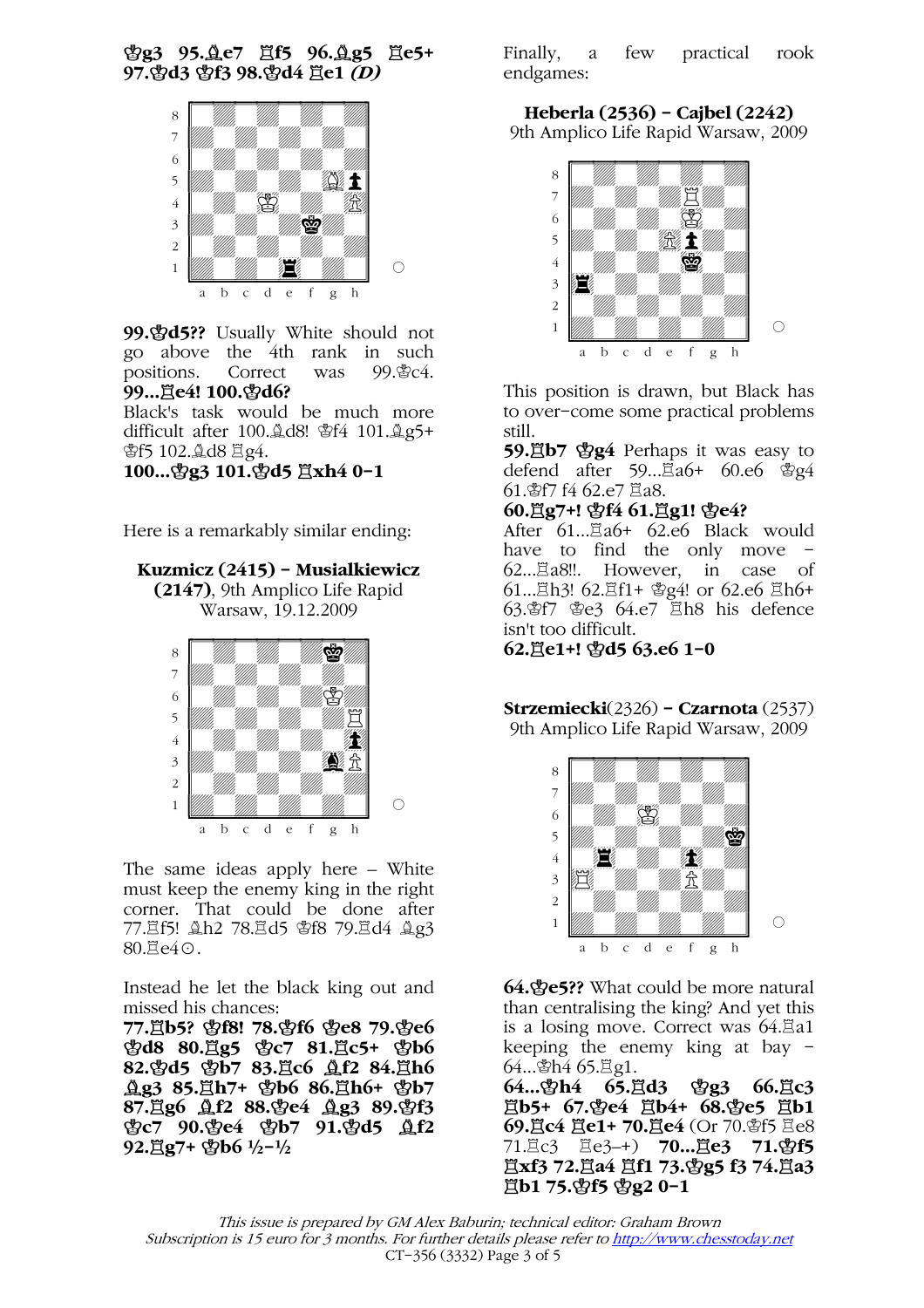Aleksandrov (2639) - Najbar (2225)

9th Amplico Life Rapid Warsaw, 2009



Sometimes all you have to do is do nothing! Here Black would be fine after  $45...$   $298$ , but he decided to push his pawn:

45...c4 46.\$e3  $\ddot{\text{g}}$ d1 47.\$e4 c3 48. LC7 He1+? 48....Ec1 would be still OK for Black.

49. f5 且g1

Now it's to late for  $49...$   $\mathbb{Z}$ c1 - Black is lost after 50. \$g6!.

## 50.d6 買g5+

Or 50...這d1 51.曾e6 罝e1+ 52.曾d7 罝e3 53. Lc4+-. 51.¢e6 1–0

The endgame rook + 'f' and 'h' pawns vs. rook is rather common and very important. In our database you can find the game Aleksandrov-Gashimov, where it occurred. Here is another example:

## Wojtaszek (2640) – Musialkiewicz

(2147), 9th Amplico Life Rapid Warsaw, 2009



The white king is placed badly, so with correct play Black can hold this position.

 $48.$   $\frac{36}{26}$   $\frac{362}{49.}$   $\frac{49.8}{25}$   $\frac{362}{16}$   $50.$   $\frac{481}{66}$  $\sharp$ f2 51. $\sharp$ g5  $\sharp$ f4 52.h5  $\sharp$ h4 53. $\sharp$ g6 **買h1 54.買d6 買h2 55.\$g5 (D)** 



### 55... Eg2+!

Not 55... Lh1? 56. Ld7+ 曾g8 57. 曾f6+-. 56. \$f4 買f2+ 57. \$e4 買f1 58.h6 買e1+ 59. gd5 買f1 60. ge5 買e1+  $61.\%d4 \quad \Xi d1+ \quad 62.\%e5 \quad \Xi e1+$ 63. gd5 買d1+ 64. gc6 買f1 65.h7  $\frac{6}{2}$ g7 66. $\frac{5}{2}$ h6  $\frac{5}{2}$ c1+ 67. $\frac{6}{2}$ d7 (D)



**67...買d1+?** Black slipped when salvation was close. Correct was 67... \$h8!, for example: 68.f6  $\Xi$ f1  $(68...$  $\Xi$ c7+=) 69. $\text{Be}$ 7 $\Xi$ a1=.

### 68.ge7 且e1+

Now it's too late to block the h-pawn - after 68...¢h8 White can simply abandon it: 69.<sup>g</sup>e6!  $\frac{1}{2}$ xh7 70.f6  $\frac{1}{2}$ f1  $71.\overline{2}e2$   $\&g6$   $72.\overline{2}g2+$   $\&h7$   $73.f7+-.$ 69. ie6 耳f1 70.f6+ 含xh7 71. ie2  $\Xi$ **a1 72.f7**  $\Xi$ **a7+ 73. f6**  $\Xi$ **a6+** 74. Je6 1-0